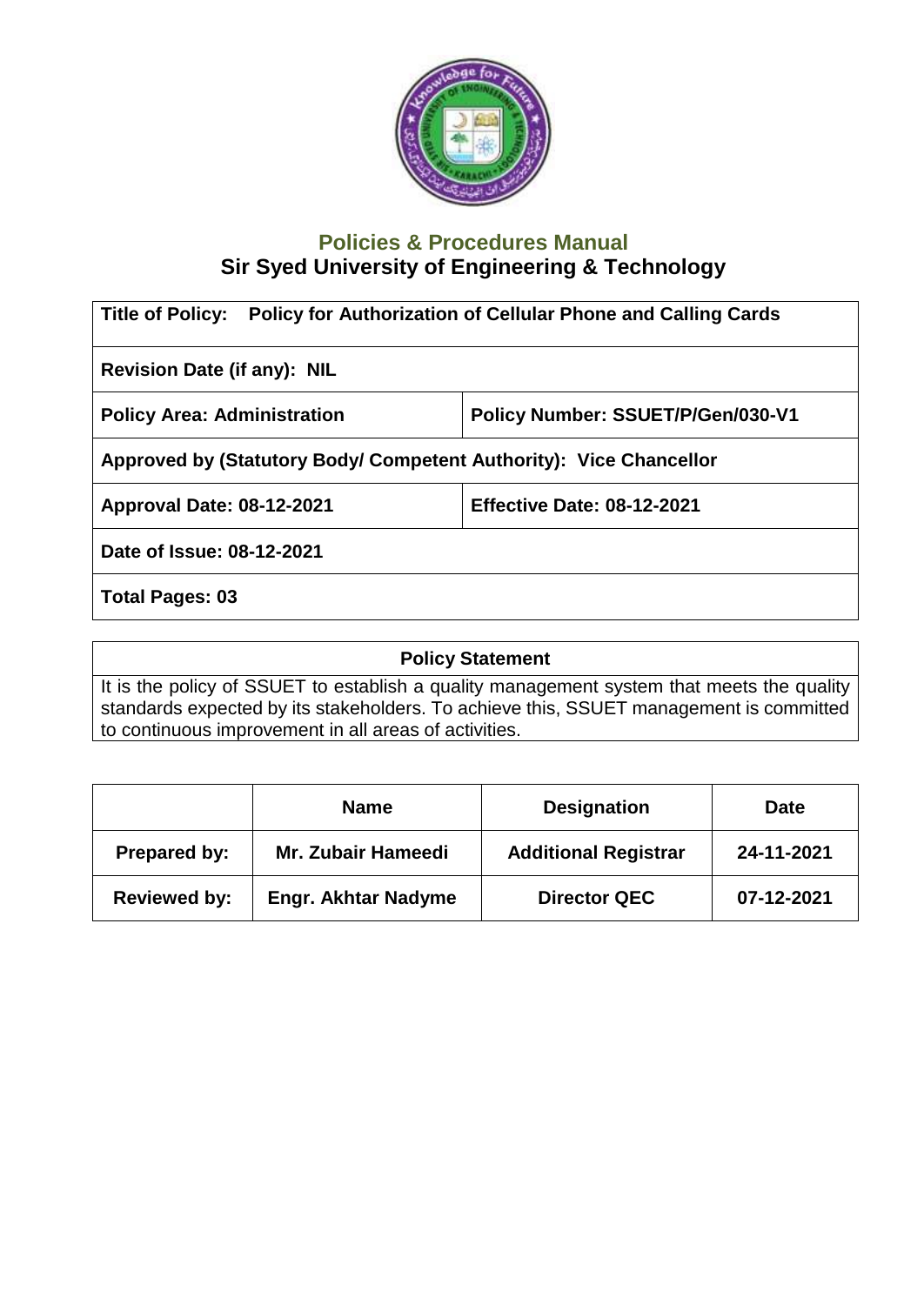# **Policy for Authorization of Cellular Phone and Calling Cards**

## **1. Preamble**

In order to ensure timely communication and effective connectivity SSUET management with all stakeholders, cellular phones and calling cards are provided to authorized officials. This enables the employees to communicate in an uninterrupted and economical manner during and after office hours. No formal policy existed that provided required procedures, authorization and financial ceilings for providing the cellular facility to SSUET employees. This policy provides the required policy and procedures.

## **2. Introduction**

This policy describes the eligibility, procedure for approval, responsibilities and gradewise financial ceilings of the employees who are facilitated with cellular phones, mobile cards or are receiving cellular allowance. An employee availing the facility is required to remain available on mobile phone during and after office hours and is expected to report immediately in case of discontinuity of service / network.

# **3. Eligibility**

A cellular phone and mobile card/allowance may be provided to any employee depending on his/her nature of work with the approval of the Vice Chancellor. Normally this facility is provided to selected Deans, Heads of Departments, Chairpersons, Directors and key management/service personal.

### **4. Procedure**

#### **Authorization**

The Registrar or respective supervising officer shall initiate the list of employees who are to be facilitated with this policy. The list will be submitted to the Vice Chancellor for approval by HR department. The management may modify the list of employees at any time.

#### **Department Responsibilities.**

Head of Departments must conduct periodical review of the necessity and the extent of cellular allowances in their departments. If necessary, recommendations may be submitted to the competent authority for revision or discontinuity of the facility.

#### **Equipment & Gadget**

The University is under no obligation to provide communication gadget or cellular phone / mobile cards / allowance to all employees. Currently, only Vice Chancellor is provided with a handset / Cellular phone device.